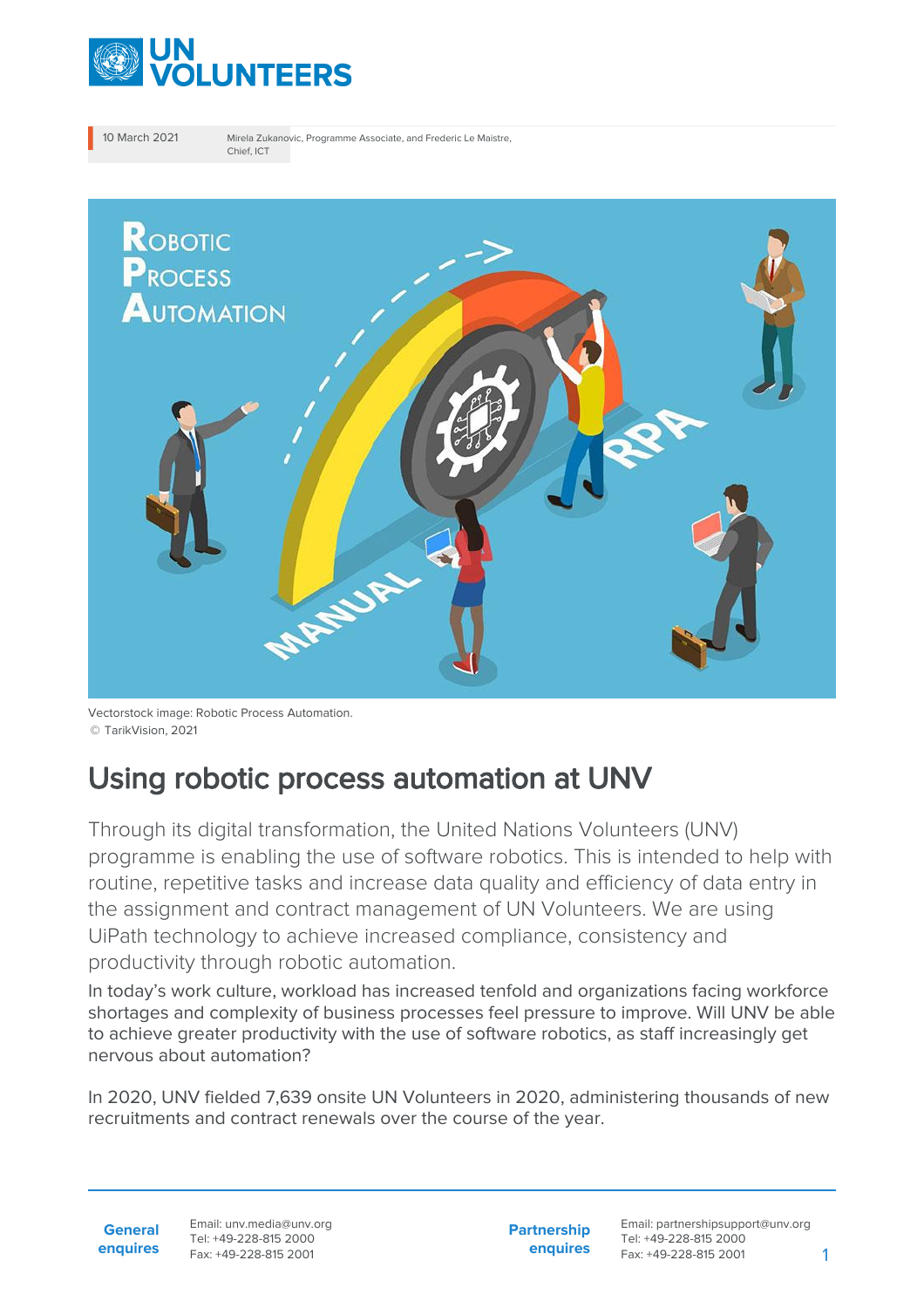

Using UiPath, a market leader in software robotics, UNV introduced robotic automation for volunteer assignment management in Atlas, an enterprise resource planning application. This optimizes and automates the generation of Personnel Action Forms (PAF), normally prepared manually to document contract details and aid UN Volunteers in applying for permits, visas and bank accounts in their countries of assignment. Prior to automation, generating a PAF would take five minutes per transaction, resulting in many such documents only being prepared upon request.

To date, 10,071 personnel action forms have been generated via robot and shared with volunteers upon issuance or extension of their contracts.

Does this mean that robots will replace the people doing this work today? Not really. Robotic automation is freeing up staff for interaction with candidates and volunteers and responding to questions requiring human attention. --Mirela Zukanovic, Programme Associate, Volunteer Solutions Section

UNV has also implemented robotic process automation for financial reports on project transactions and budget/fund balances, as well as account activity analyses, for example. The time to manually generate one report for one project is around five minutes.

To maintain full and accurate financial business intelligence for the organization, we generate 200 reports per week; a feat that would normally require about 66 hours of staff time. --Frederic LeMaistre, Chief, Information and Communications Technology Unit

UNV launched two more robotic processes at the end of 2020: one to inactivate positions after separation or recruitment cancellation and the other to enter contract extensions.

The position inactivation robot has a 99 per cent accuracy rate, saving 48 hours in data entry time from November 2020 to February 2021. Due to its cumbersome data entry and staff being occupied with ongoing volunteer and assignment management, this process was not consistently performed before. Annual clean-up exercises were ineffective, causing complaints from various host entities struggling to keep their data consistent and clean.

The contract extension robot has a 69 per cent accuracy rate, largely due to the complexity of the process. It has enabled a time saving of 128 hours from November 2020 to February 2021, but does require human intervention to troubleshoot exceptions and resolve them

**General**

**enquires** Tel: +49-228-815 2000 Fax: +49-228-815 2001 Email: unv.media@unv.org<br>Tel: +49-228-815 2000

**Partnership enquires**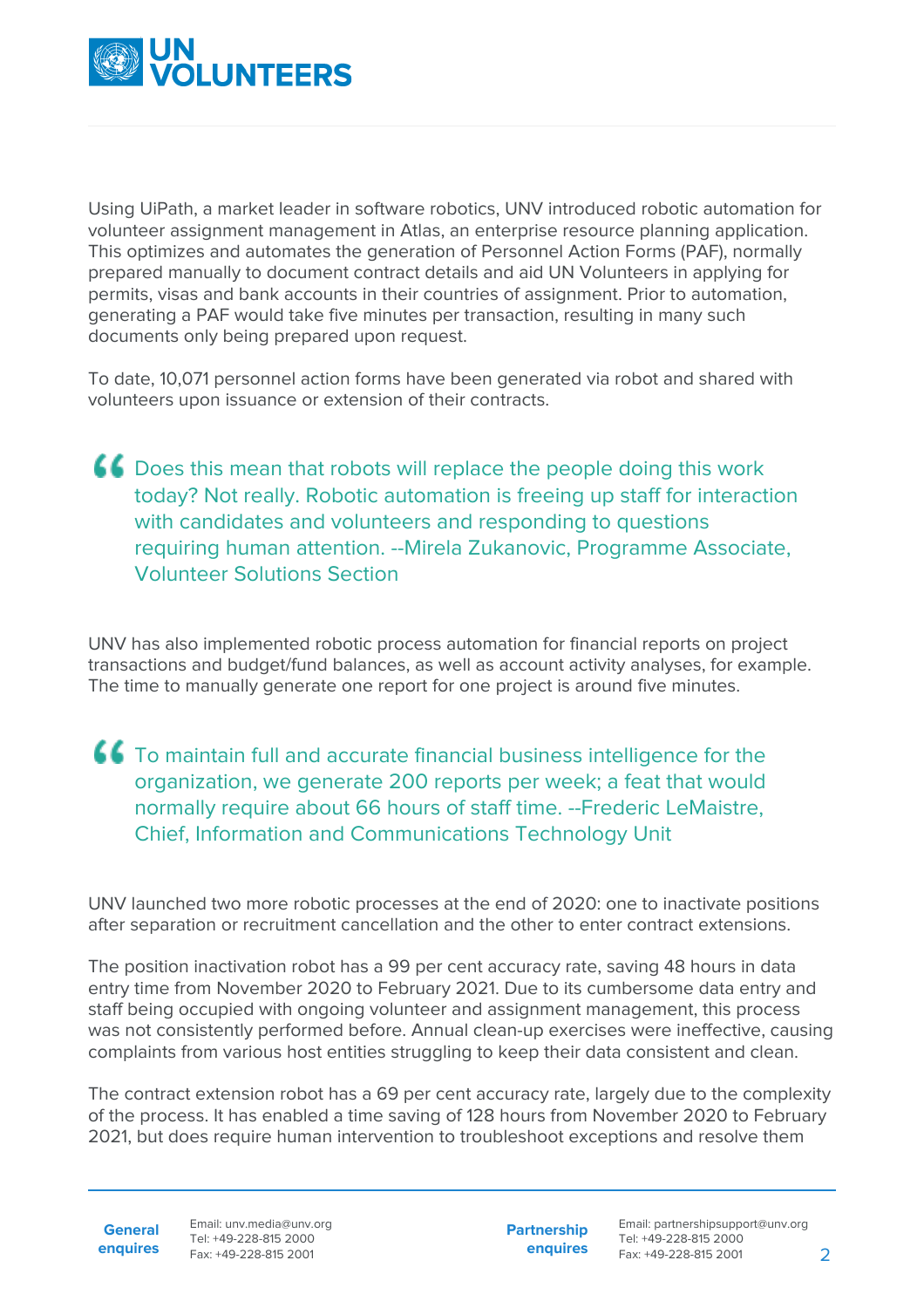

manually, after fixing errors in data entry through other integrated applications.

To date, software robotics in volunteer management have delivered the equivalent of 125 (8-hour) person days, working in the background around the clock and with minimal supervision. All robot actions are tracked through daily reports and exceptions highlighted to administration and technical staff for troubleshooting.

Going forward, UNV is developing business intelligence reports to consolidate statistics and enable data visualization for use by all parts of the organization.



Source: UNV Power BI reports, sample of statistics for the Personnel Action Form robot (under development). ©UNV, 2021

With the development of the Unified Volunteer Platform, our new volunteer recruitment and assignment management application, the organization will continue its quest for more automation to drive a new wave of productivity and efficiency gains, freeing staff to do more meaningful and interesting work in the future. The organization will also need to face and address questions and challenges around creating a culture of transparency and fairness in the use of automation and robots, and how they will complement the work of the staff.

We are grateful to the German Federal Ministry for Economic Cooperation and Development (BMZ) for its support to UNV's Digital Transformation project, which has enabled our innovative pathway.

## Global

• Digital Transformation • Germany • Artificial intelligence • Unified Volunteering Platform

**General enquires** Email: unv.media@unv.org Tel: +49-228-815 2000 Fax: +49-228-815 2001

**Partnership enquires**